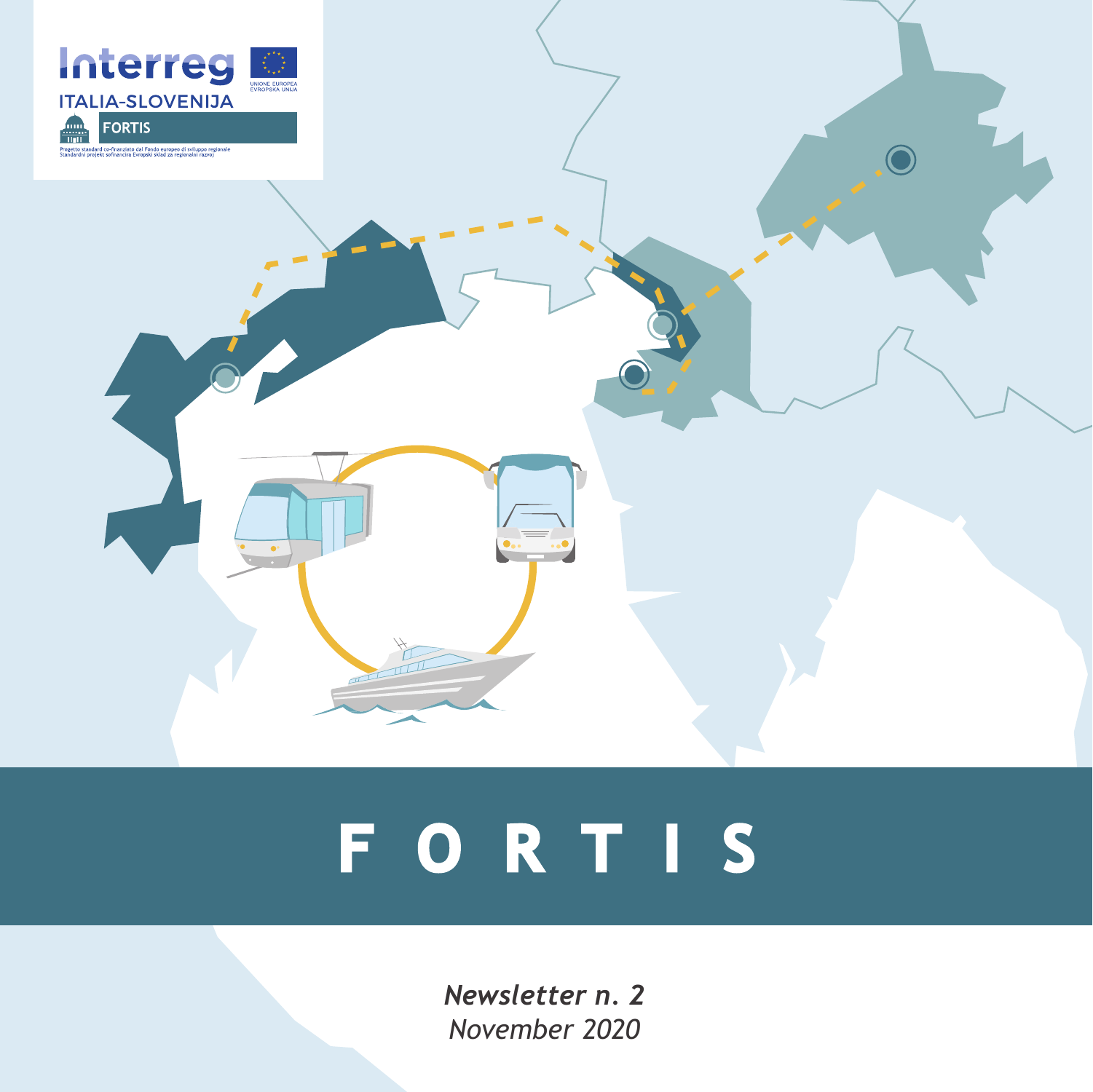### **2nd FORTIS NEWSLETTER**

#### **Welcome to the second edition of Newsletter series of the FORTIS project!**

*FORTIS is a European project funded by Interreg V A Italy – Slovenia 2014 - 2020, that aims at identifying innovative solutions which facilitate lives of citizens of the cross-border areas. Moreover, it intends to promote institutional dialogue in two trajectories: 1) the improvement of local public transport systems with a view towards cross-border integration and facilitation of knowledge and 2) the exchange of administrative good practices related to different legislation on vehicle registration. Following a gap analysis on the areas of intervention, specific pilot actions will test experimental solutions to improve services and institutional dialogue in the area, allowing the establishment of a stable institutional cooperation network.*

The FORTIS project team!

## **Round table of stakeholders to find innovative solutions on cross-border public transport**

On October 30th, the Autonomous Region Friuli Venezia Giulia organised a Round Table with main project stakeholders to identify innovative solutions on cross-border public transport. The stakeholders, ranging from municipalities located in the area, public transport operators and transport experts provided useful feedback for the drawing of the Action Plan for streamlining crossborder public transport.

The event highlighted several activities necessary to meet the mentioned goal:

- dialogue among main actors to build a new framework for cross-border mobility to overcome existing obstacles, in line with the guidelines of the European Commission
- **•** identification of common priorities for improving cross-border mobility
- promotion of cross-border public transport and accessible information for users
- integration between operators, demand analysis, strategic network planning increased
- **Strengthening of infrastructure**
- harmonization and integration of modality services across borders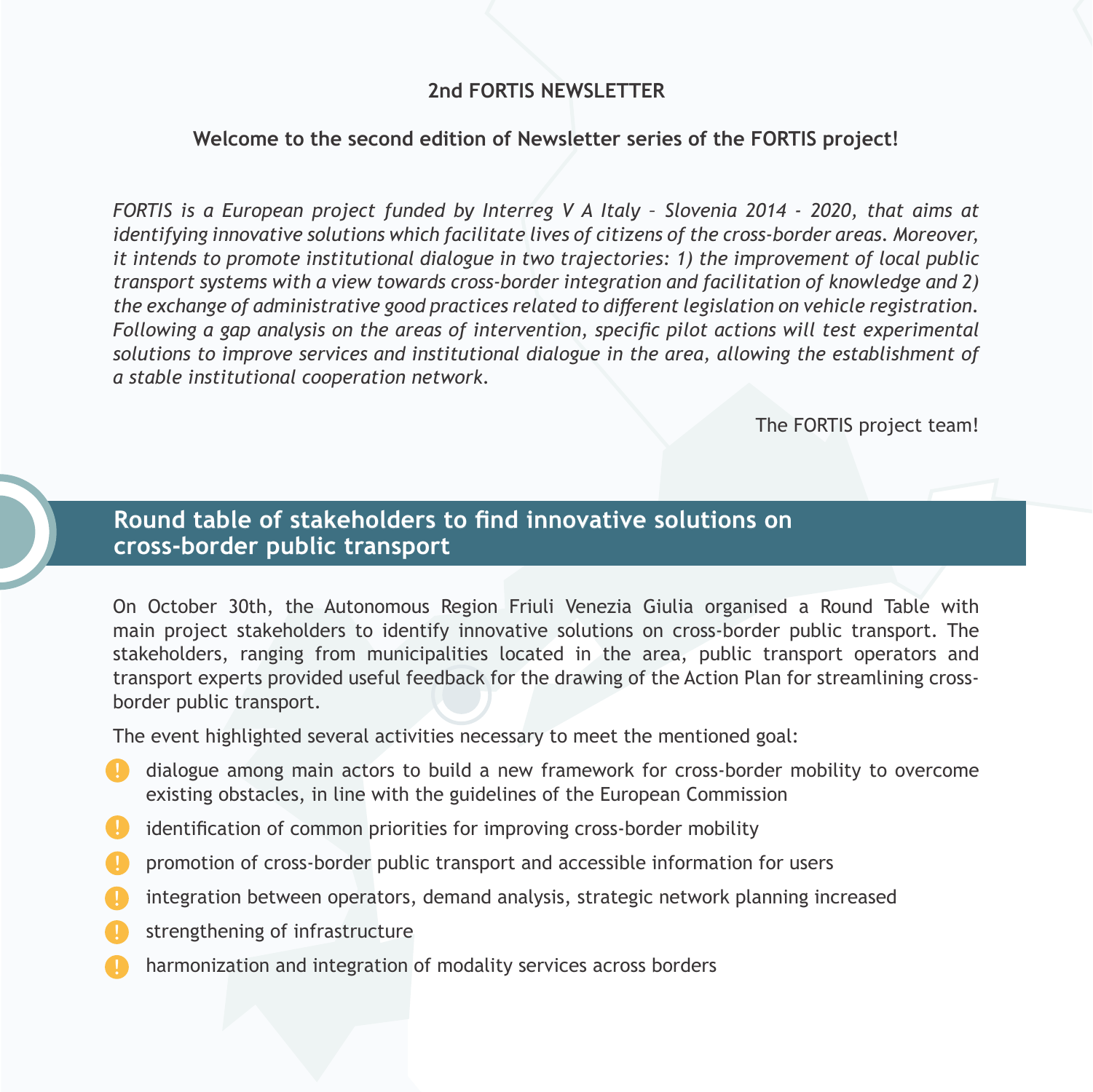The participants proposed also some results deriving from several EU funded projects such as CROSSMOBY, SUTRA, MOBYTOUR, MICOTRA whose testing results represent an important source of information for the above mentioned issues.

To listen to the webinar recordings, please follow the link below:



## **FORTIS pilot activities facing the impact of COVID-19 pandemic**

One of the main focus of the FORTIS project is to promote innovative approaches and joint actions to improve cross-border mobility of citizens by identifying and supporting the enhancement of public transport connections between Italy and Slovenia. Four specific pilot actions dealing with this topic are envisaged in the project activity plan and are expected to be implemented by project partners in cooperation with key stakeholders.

In this framework, the persisting restrictions caused by the COVID-19 pandemic - including the recent closure of borders between Italy and Slovenia - are currently affecting mobility and public transport connections at cross-border level.

Indeed, project partners, public authorities and public transport operators are dealing with unprecedented difficulties in planning, organising and implementing public transport services at local, regional and cross border level. Moreover, many cross-border public transport services between the two countries have been temporarily stopped.

The current limitations in public transport cross-border connectivity are also causing additional difficulties in planning and implementing the FORTIS piloting activities.

Despite this difficult moment and while exploiting all the available ICT tools to perform cooperation without physical meetings, project partners and involved stakeholders are discussing how to deal with this unprecedented difficulties in project implementation and how to guarantee the implementation of the planned piloting activities, including the preparation of mitigation measures if the mobility restrictions will be prolonged.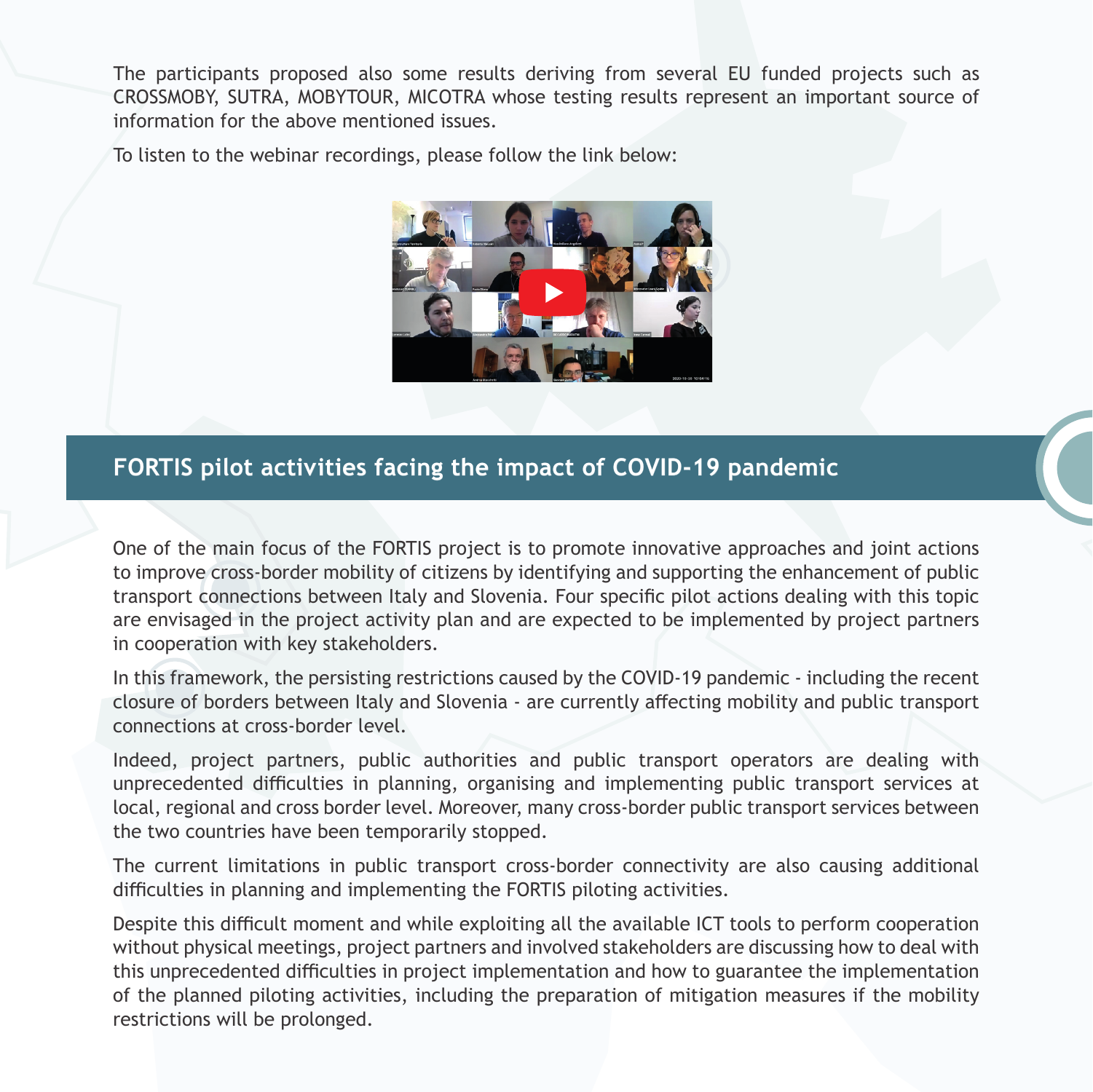### **Preliminary steps for the calibration of FORTIS PILOT ACTIONS**

Over the past few months FORTIS partners worked jointly to identify the state of the art, good practices and existing gaps aiming at the definition of possible solutions to improve the level of services to citizens.

#### **Territorial needs assessment of the Crossborder area between Italy and Slovenia**

The Regional development Agency of the Ljubljana Urban Region elaborated a study to review public passenger transport and intermodality in the cross-border area between Italy and Slovenia. The document describes the current situation and suggests several measures to improve the conditions of use of public passenger transport in the area. Based on the results and conclusions, derived from the analyses carried out and priorities identified by the cross-border public transport stakeholders, the main challenges concern public transport administration and organization, transport operations and information technology support. Based on this challenges, the strategy measures were proposed to rectify the exposed issues and to enhance cross-border connectivity.



#### **New solutions for promoting efficient cooperation schemes in the CB area**

As it emerged in several moments, proper cooperation scheme is crucial for providing efficient and sustainable cross-border transport services.

Partners have therefore elaborated a joint methodology to implement all foreseen pilot actions in a harmonized way.

The methodology provides elements for a standardized cooperation and timeplan of every pilot action. In addition, the achieved results will be assessed during pilot implementation as well as at its conclusion. The achieved results will be used to convince the main decision-makers about the need for newly tested services and for the establishment of the permanent cross-border dialogue among the main actors.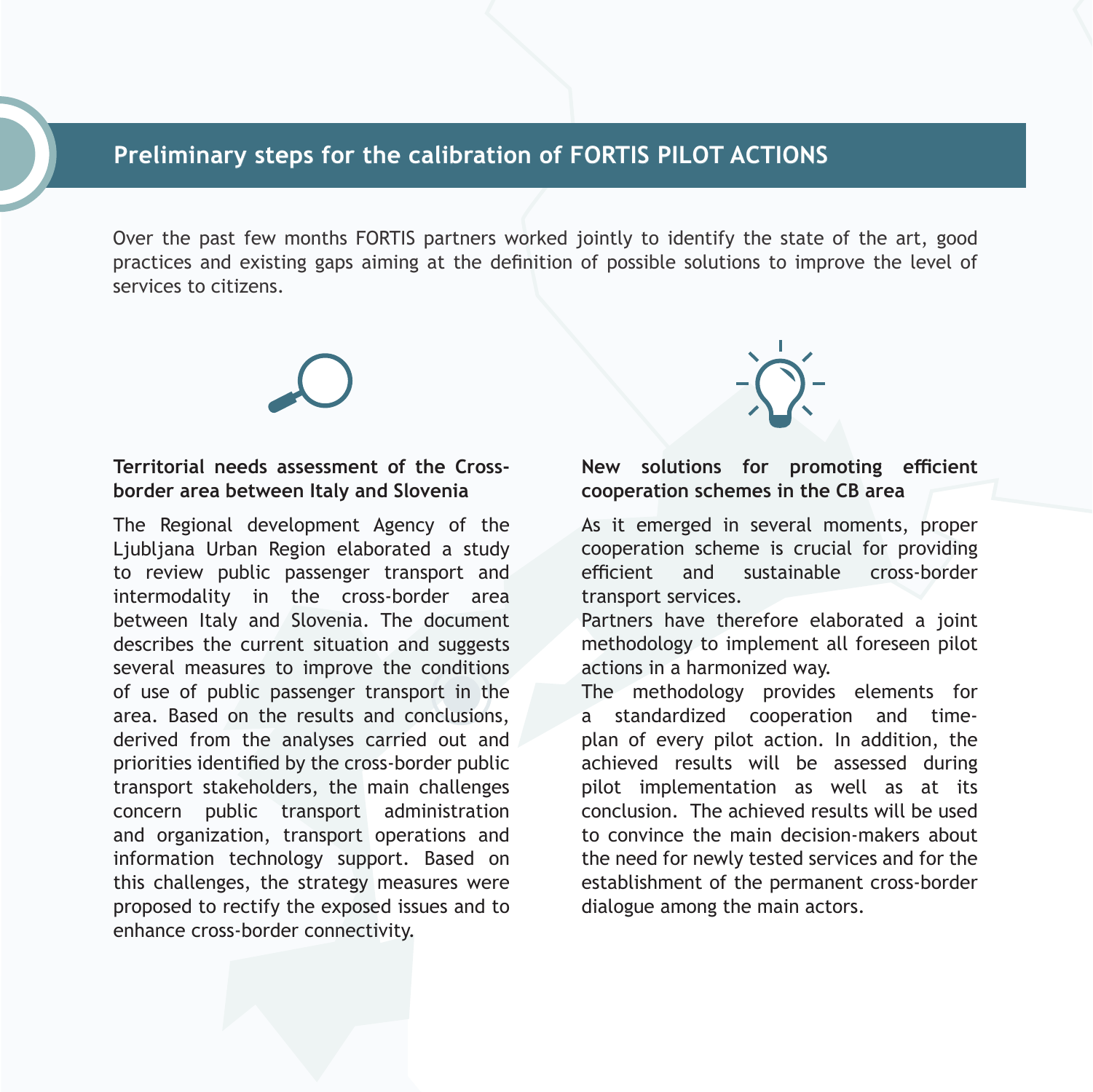

The guidelines include indications on:

- **•** the methodology of each activity implementation and responsible project partners for carrying out the activity;
- the stakeholders, observers and target groups involved;
- time-plan and necessary activities to complete each pilot activity.